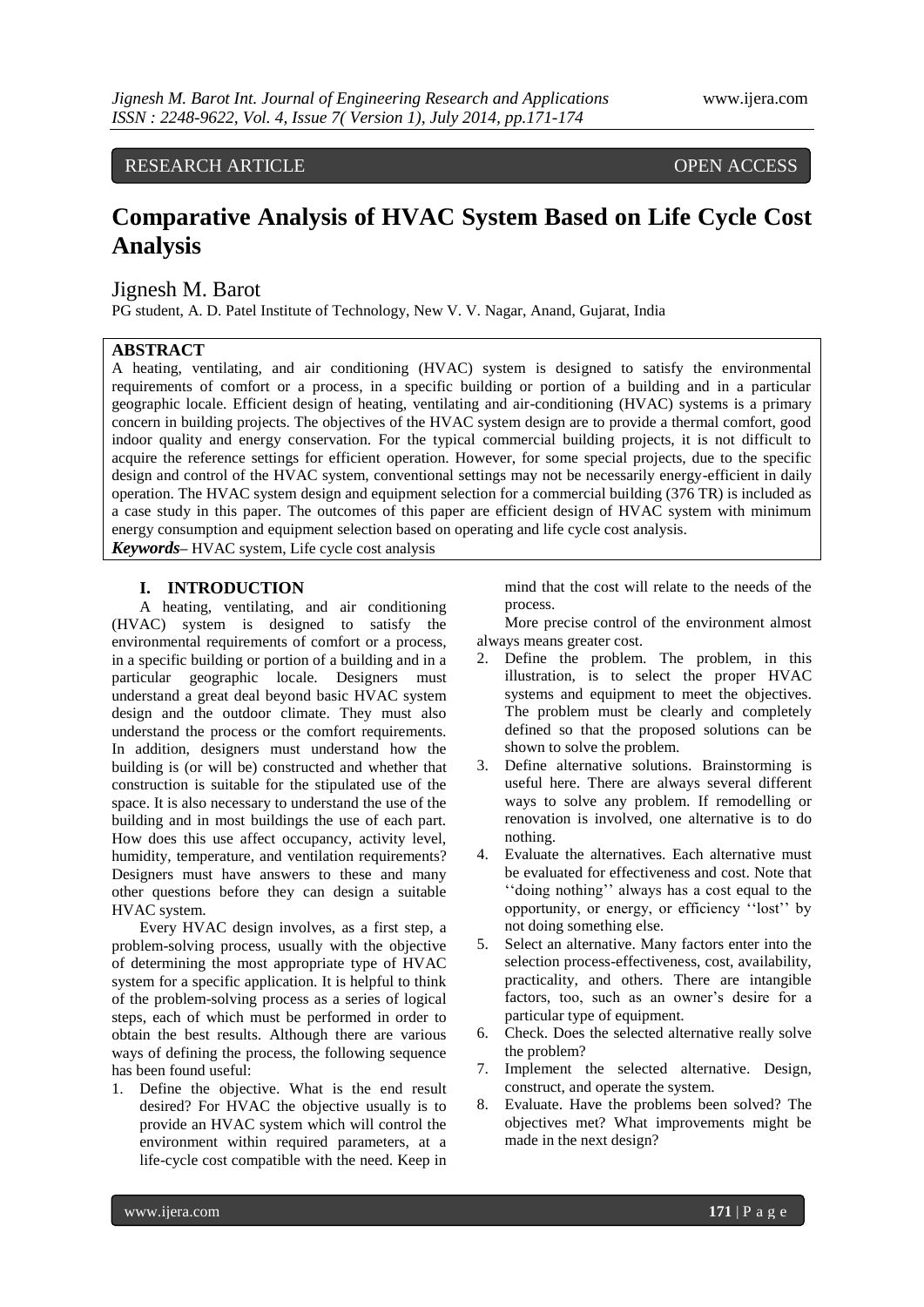| <b>II. COMPARISON OF ALTERNATIVES</b>                                |                        |                                                                                                                                        |                                                       |                                                                                                                                                                       |                                                                                     |  |  |  |  |  |
|----------------------------------------------------------------------|------------------------|----------------------------------------------------------------------------------------------------------------------------------------|-------------------------------------------------------|-----------------------------------------------------------------------------------------------------------------------------------------------------------------------|-------------------------------------------------------------------------------------|--|--|--|--|--|
| <b>Parameter</b>                                                     | Unit                   | <b>Option I</b>                                                                                                                        | <b>Option II</b>                                      | <b>Option III</b>                                                                                                                                                     | <b>Option IV</b>                                                                    |  |  |  |  |  |
| <b>System Brief</b>                                                  |                        | Water<br>Cooled<br>Screw<br>Chiller                                                                                                    | Air Cooled<br>Screw<br>Chiller                        | All DX<br>Conventional<br>Split Ac<br>Units                                                                                                                           | Air<br>Cooled<br><b>VRF</b><br>System                                               |  |  |  |  |  |
| Non Diversified Cooling Load                                         | TR                     | 376                                                                                                                                    | 376                                                   | 376                                                                                                                                                                   | 376                                                                                 |  |  |  |  |  |
| <b>Total Installed Non Diversified</b>                               | TR                     | 376                                                                                                                                    | 376                                                   | 414                                                                                                                                                                   | 414                                                                                 |  |  |  |  |  |
| Capacity (Low Side)                                                  |                        |                                                                                                                                        |                                                       |                                                                                                                                                                       |                                                                                     |  |  |  |  |  |
| Diversified Installed Capacity                                       | TR                     | 301                                                                                                                                    | 320                                                   | 414                                                                                                                                                                   | 338                                                                                 |  |  |  |  |  |
| High Side @ 80% Diversity<br>(Chiller/VRF ODU/DX ODU)                |                        |                                                                                                                                        |                                                       |                                                                                                                                                                       |                                                                                     |  |  |  |  |  |
| System Connected Load Chiller                                        | $\mathbf{K}\mathbf{W}$ | 226                                                                                                                                    | 336                                                   | 538                                                                                                                                                                   | 423                                                                                 |  |  |  |  |  |
| System Connected Load - Plant<br>Room Equipment Excluding<br>Chiller | <b>KW</b>              | 48                                                                                                                                     | 48                                                    | $\mathbf{0}$                                                                                                                                                          | $\overline{0}$                                                                      |  |  |  |  |  |
| <b>System Connected Low Side</b><br><b>AHU</b>                       | <b>KW</b>              | 75                                                                                                                                     | 75                                                    | $\boldsymbol{0}$                                                                                                                                                      | $\boldsymbol{0}$                                                                    |  |  |  |  |  |
| <b>Total Connected Load</b>                                          | $\mathbf{K}\mathbf{W}$ | 349                                                                                                                                    | 459                                                   | 538                                                                                                                                                                   | 423                                                                                 |  |  |  |  |  |
| Operating Load (At 90%<br>Loading)                                   | <b>KWH</b>             | 326                                                                                                                                    | 425                                                   | 484                                                                                                                                                                   | 381                                                                                 |  |  |  |  |  |
| Power Consumption (Per Hr)                                           | <b>KWH</b>             | 326                                                                                                                                    | 425                                                   | 484                                                                                                                                                                   | 381                                                                                 |  |  |  |  |  |
| Power Consumption (Full Load<br>$12 Hrs$ )                           | KWH / Day              | 3915                                                                                                                                   | 5103                                                  | 5807                                                                                                                                                                  | 4568                                                                                |  |  |  |  |  |
| Power Consumption (Per Year<br>@ 75% Usage Time)                     | KWH / Year             | 1071698                                                                                                                                | 1396854                                               | 1589651                                                                                                                                                               | 1250600                                                                             |  |  |  |  |  |
| Power Consumption Rs. / Year (<br>$@$ 6rs./Unit)                     | Rs. L/Yr               | 64                                                                                                                                     | 84                                                    | 95                                                                                                                                                                    | 75                                                                                  |  |  |  |  |  |
| <b>Operating And Maintanance Cost</b><br>Rs./Year                    | Rs. L/Yr               | 8.5                                                                                                                                    | 9.4                                                   | 7.2                                                                                                                                                                   | 8.3                                                                                 |  |  |  |  |  |
| Make Up Water Cost Rs./ Years (<br>$@ 5$ Paisa / ltr)                | Rs. L/Yr               | 4.9                                                                                                                                    | 0.0                                                   | $\overline{0.0}$                                                                                                                                                      | 0.0                                                                                 |  |  |  |  |  |
| Total Operating Cost Rs./ Years                                      | Rs. L / Yr             | 77.7                                                                                                                                   | 93.2                                                  | 103                                                                                                                                                                   | 83.3                                                                                |  |  |  |  |  |
| Capital Cost Of HVAC System<br>Installation                          | Rs. L                  | 252                                                                                                                                    | 244.4                                                 | 139                                                                                                                                                                   | 248                                                                                 |  |  |  |  |  |
| System Life                                                          | Years                  | $18 - 20$<br>years                                                                                                                     | 15 Years                                              | 10 Years                                                                                                                                                              | 12 Years                                                                            |  |  |  |  |  |
| Space Requirement                                                    |                        | Chilled<br>Water Plant<br>Room At<br><b>Utility</b><br>Room In<br>Basement,<br>Cooling<br>Tower At<br>Roof Level<br>Or In Open<br>Yard | Chiller At<br>Roof With<br><b>CHW</b><br>Pump<br>Room | Required To<br>Locate Some<br>150<br>Condensing<br>Unit<br><b>Of</b><br>Conventional<br>Split<br>Ac<br>Units Within<br>7.5<br>mtr<br>Distance<br><b>Of</b><br>The IDU | <b>VRF</b><br>All<br>ODU Can<br>Be Placed<br>On<br>The<br>Roof<br>Ground<br>Chhajja |  |  |  |  |  |
| Redundancy                                                           |                        | Very Good                                                                                                                              | Very Good                                             | Partial                                                                                                                                                               | Partial                                                                             |  |  |  |  |  |

Comparison of alternatives based on operating cost and life cycle cost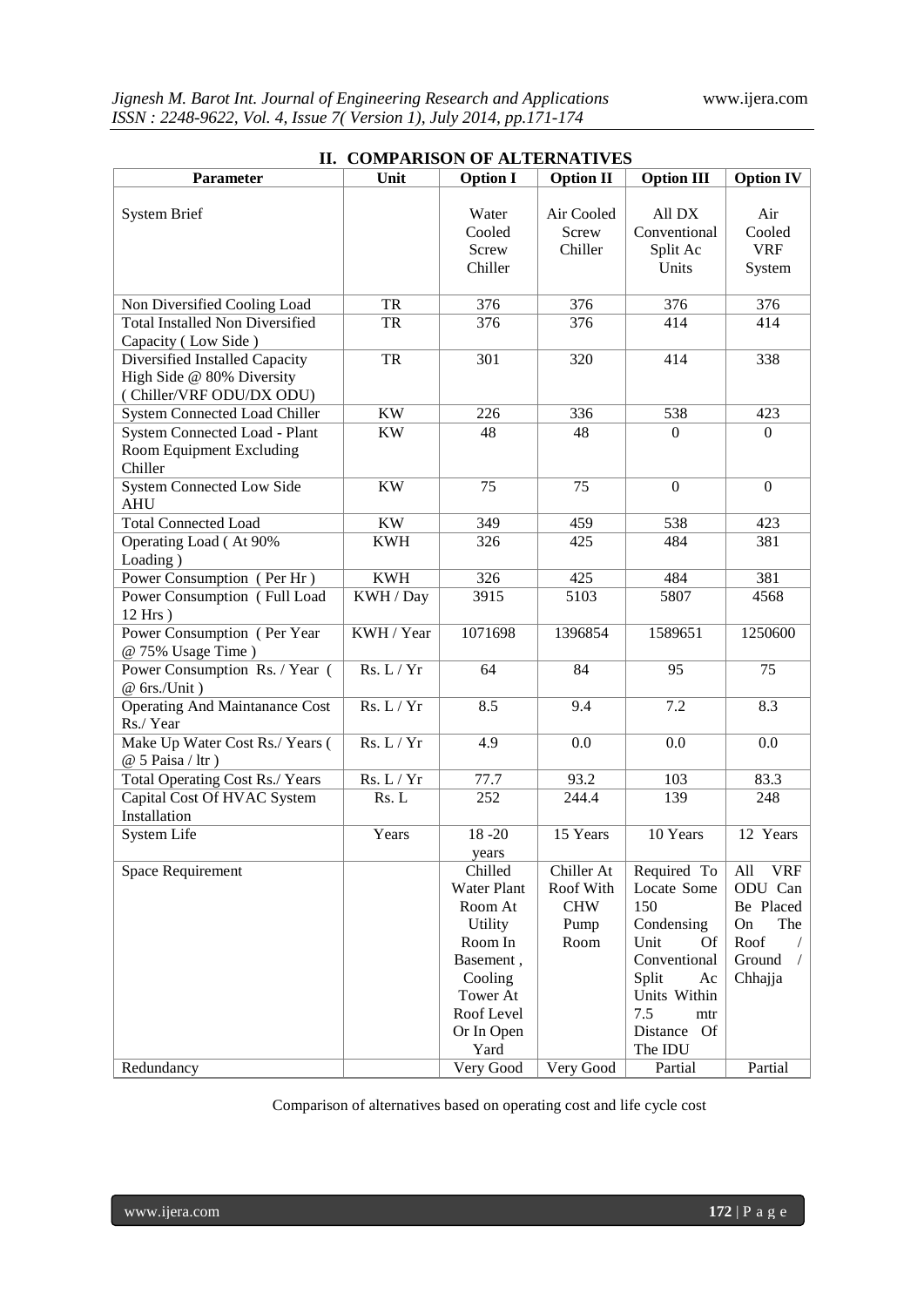| <b>Total Non</b><br>Diversified<br>Cooling Load                                     |  |  |  | 376 | TR        |
|-------------------------------------------------------------------------------------|--|--|--|-----|-----------|
| Total<br>Diversified<br>Cooling Load<br>For Chiller<br>Selection @<br>80% Diversity |  |  |  | 301 | <b>TR</b> |
| Chiller<br>Selection = $150$<br>$Tr X$ 03 Nos. (<br>$2 W + 1$<br>Standby)           |  |  |  | 300 | TR        |

| <b>HVAC Power</b><br>Demand - Plant<br>Room |                                                                                                                  |             |            |                    |                |                  | Operation              | Emergency KW |
|---------------------------------------------|------------------------------------------------------------------------------------------------------------------|-------------|------------|--------------------|----------------|------------------|------------------------|--------------|
| Plant                                       | TR<br>/USgpm                                                                                                     | Head<br>Mt. | <b>BKW</b> | Motor<br><b>KW</b> | Qty            |                  |                        |              |
|                                             |                                                                                                                  |             |            |                    | Working        | SB               | $\mathbf{K}\mathbf{W}$ |              |
| Water Cooled<br><b>Screw Chiller</b>        | 150                                                                                                              |             |            | 112.5              | $\overline{2}$ | $\boldsymbol{0}$ | 225                    |              |
| Pr. CHW Pump                                | 360                                                                                                              | 10          | 2.8        | 3.5                | $\overline{2}$ | $\mathbf{1}$     | $\tau$                 |              |
| Sec. CHW<br>Pump On VFD                     | 501                                                                                                              | 15          | 5.8        | 6.5                | 2              | $\mathbf{1}$     | 13                     |              |
| Cooling Water<br>Pump                       | 600                                                                                                              | 15          | 7.0        | 7.5                | 2              | $\mathbf{1}$     | 15                     |              |
| C. Tower - CTI<br>Approved                  | Suitable For 28.5 Deg<br>WBT/880 US gpm Flow /<br>150 TR Chiller / 32 Deg<br>C Out Let / 36 Deg C<br>Inlet Temp. |             |            | 5                  | $\overline{2}$ | $\mathbf{0}$     | 10                     |              |
| Plant Room<br>Ventilation                   |                                                                                                                  |             |            | 3                  |                |                  | 3                      |              |
| <b>CHW Plant</b><br>Room                    |                                                                                                                  |             |            |                    |                | <b>KW</b>        | 273                    |              |

HVAC plant room equipments